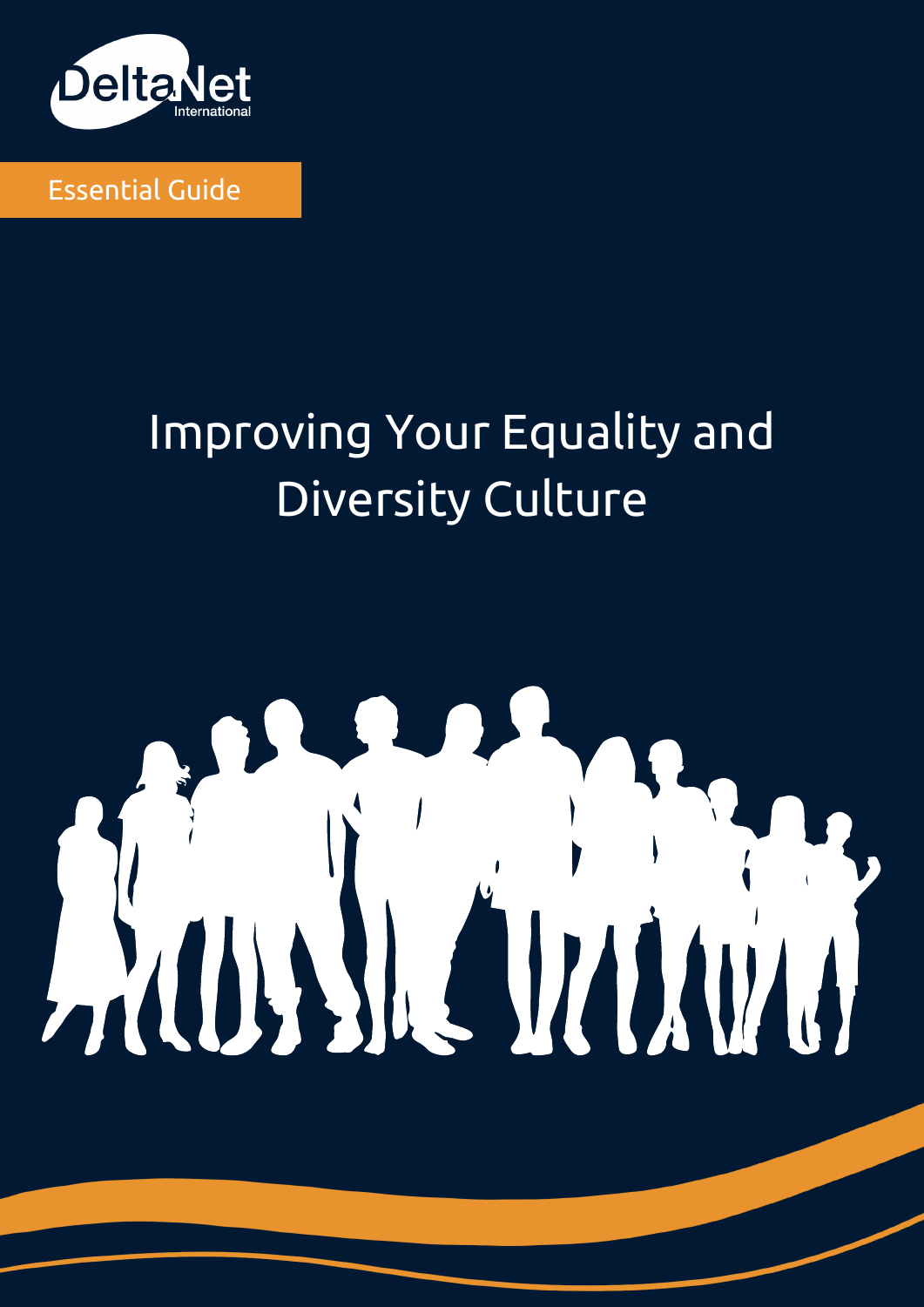# What does equality and diversity mean, really?

Equality and diversity are important topics for businesses to take into account, no matter their size or sector. When we use the term 'equality' at work (or indeed anywhere else!), we mean making sure that everyone is treated fairly, given equal opportunities, and is protected from being discriminated against. This does not mean treating everyone thesame but refers to giving everyone the best possible chance to succeed; whatever their background, special needs, or identity.

In other words, equality is about recognising the differences in our employees and meeting their diverse needs fairly and sensitively, ensuring that everyone is given the same opportunity for the same outcome. If we don't take these differences into consideration, then we could be putting someone at a disadvantage and denying them equal opportunities - for example, a job opportunity or ability to access certain services.

In the UK, our laws provide protection against discrimination based on a number of different characteristics. For example, it protects people from being discriminated against because of their gender, race, disability, religious beliefs, sexual orientation, age, pregnancy and maternity status, or because they are married or in a civil partnership

It's important to remember that 'diversity' is not just another word for equality, but refers to the necessity to recognise, respect, and value the differences in people. It's about the things that make each of us unique, including our backgrounds, personality, life experiences, and beliefs.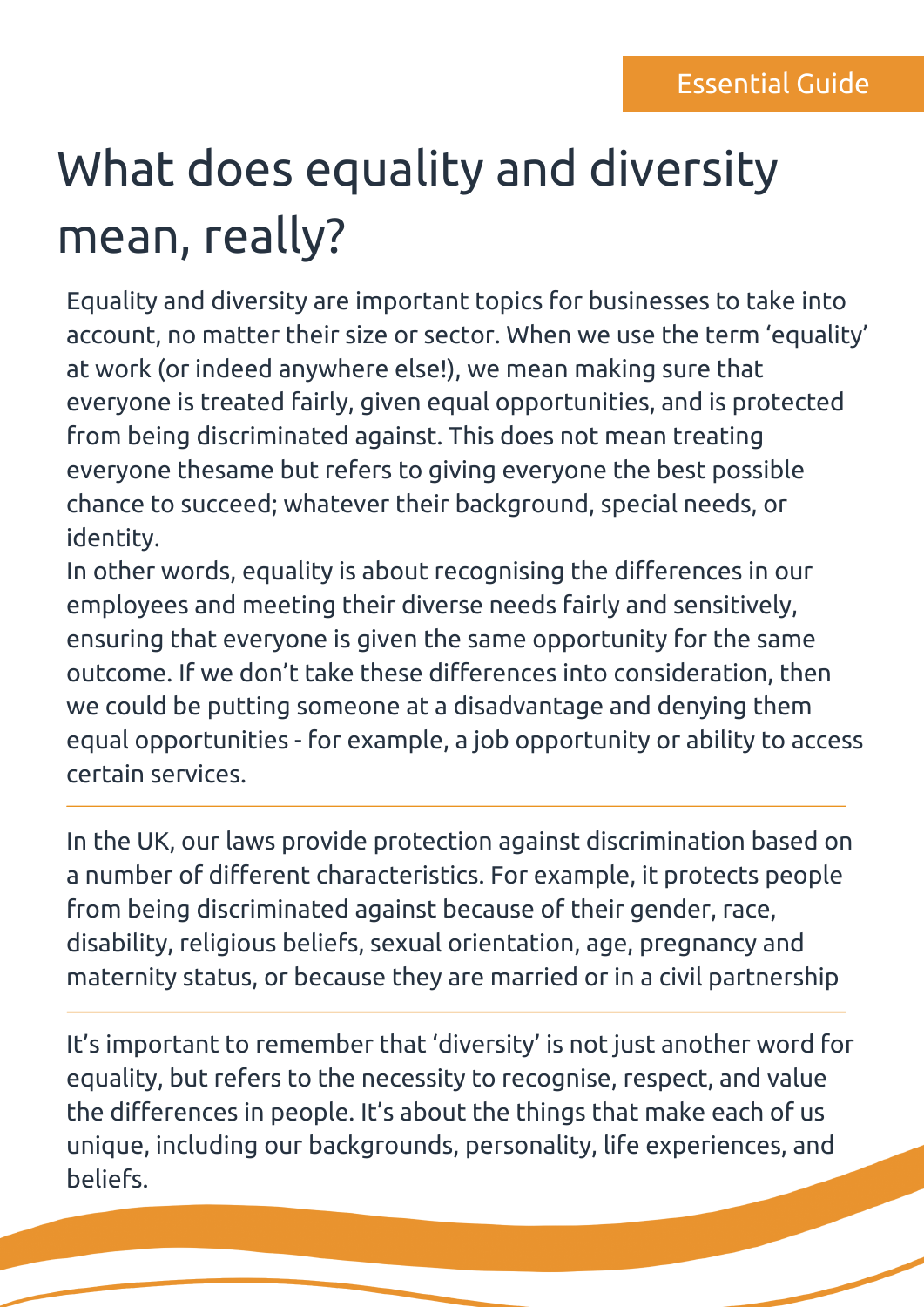Valuing difference and bearing diversity in mind when we approach our work environment will help us to support all our employees to reach their full potential. It will also help eliminate bullying, victimisation, harassment and discrimination – all areas which spell bad news for businesses, obviously.

Welcoming diversity as a workforce means that we will value each other, treat each other fairly, and ultimately work better together. In turn, this means that we will do a better job and provide the kinds of services that our customers want and have a right to expect.

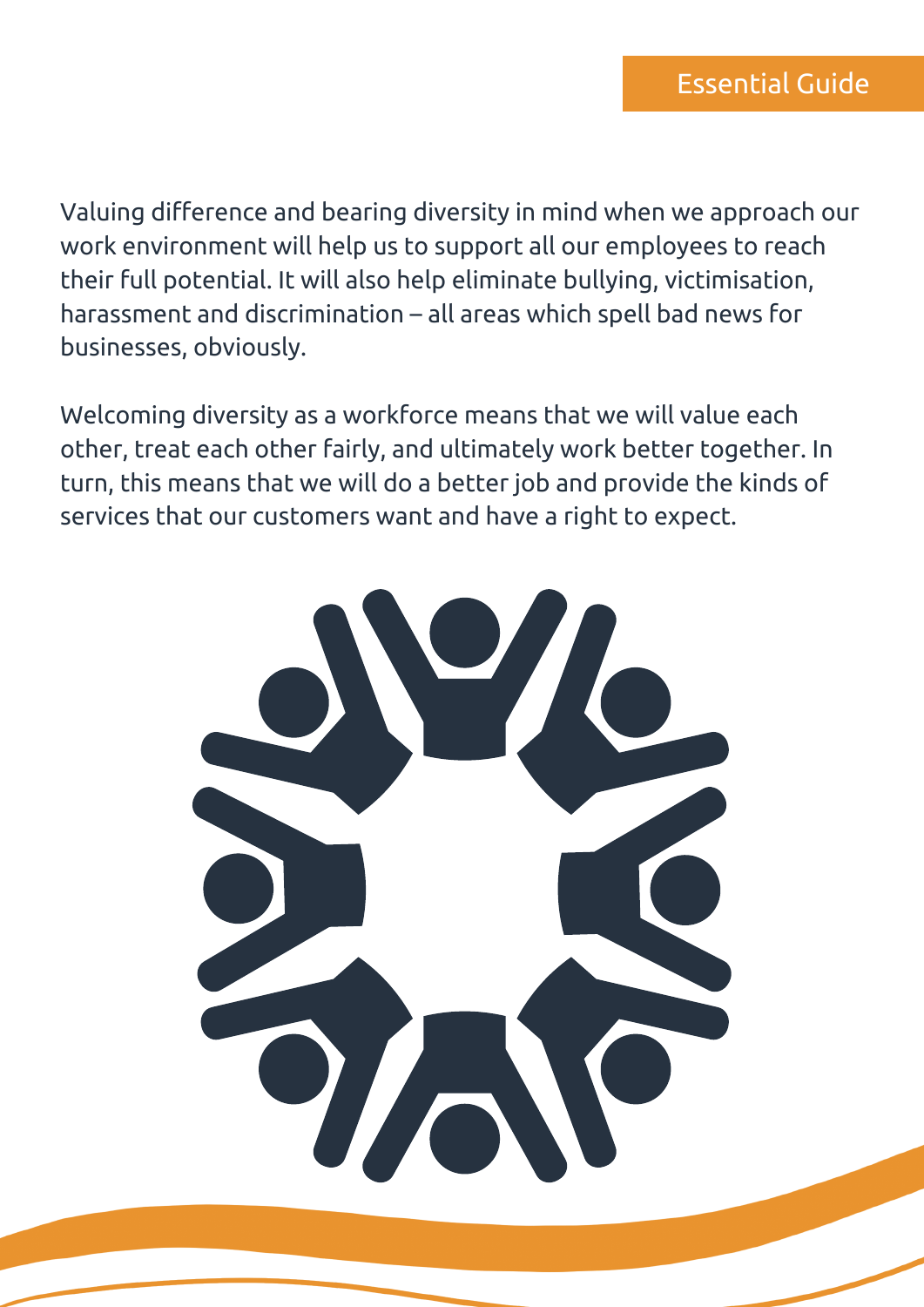#### **What makes equality and diversity so important?**

Equality and diversity are important factors that organisations need to prioritise in order to thrive and be successful.

This is because - along with equality and diversity - come strength and innovation. Tapping into the power of a diverse workforce can help organisations build a competitive edge since doing so brings different perspectives, communication-styles, and problem-solving skills to the table.

Additionally, promoting equality and diversity is good for business because it's very likely your target market is made up of a diverse, nonhomogenous, range of people. Employees from different cultures and backgrounds can help organisations access a wider range of consumers, ensuring their message is appropriate and appealing to all types of people with different backgrounds and beliefs.

More than this, however, who wouldn't want to work with and for a company that promotes values such as fairness, respect, and tolerance? In this way, equality and diversity help organisations attract new and gifted talent, as well as retaining their top staff with a thriving, employee-focused company culture.

Equality and diversity are all about energising and empowering your workforce. They're about creating balance that boosts performance, increases productivity, and nurtures an environment wherein people feel appreciated and valued.

When this happens, your employees are far more likely to stay with the company long-term (reducing recruitment and training costs), feel safe and happy (reducing turnover and sick leave), and bring their best selves to work every day.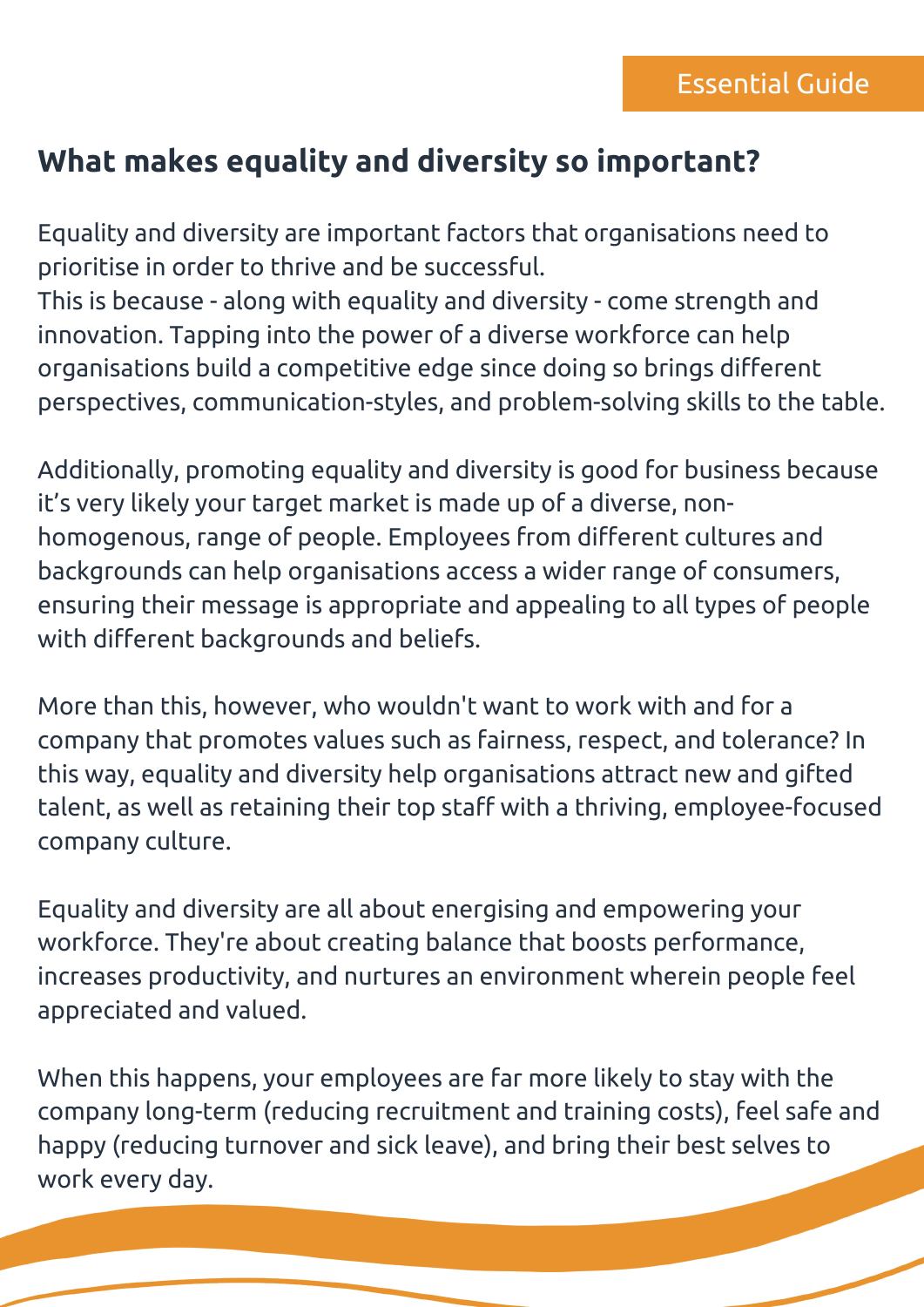#### **What does a culture of equality and diversity look like?**

Before we can assess our own equality and diversity cultures, it's helpful to be able to recognise what success in this area looks like. Breaking down what behaviours, practices, and daily habits make up a solid culture of equality and diversity will help us to gauge the impact that work in this area can have.

It also helps us see clearly the tangible business benefits on offer for organisations that embrace equality and diversity for what it is: so much more than an annual box-ticking exercise.

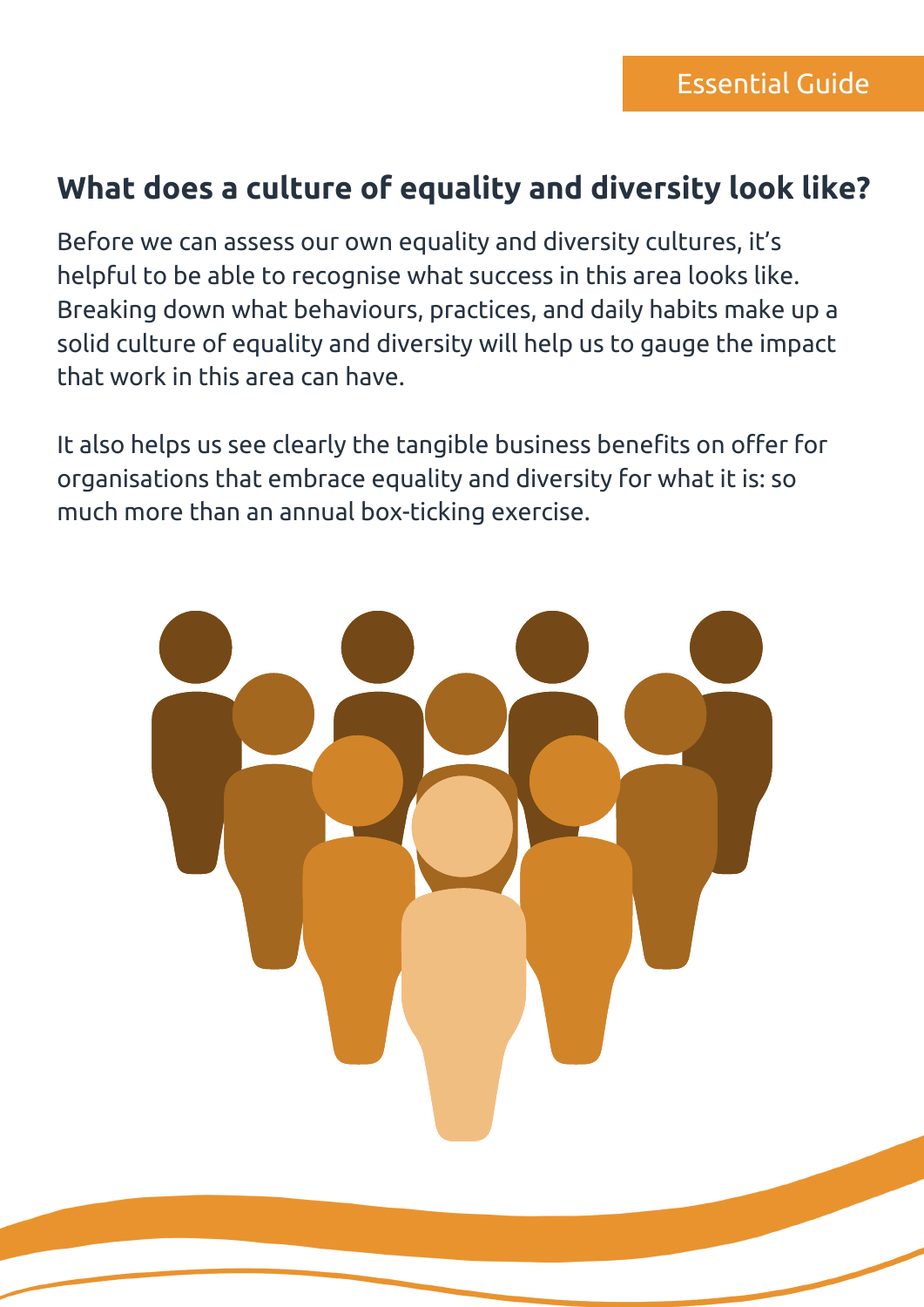#### **Strong leadership**

A robust culture of equality and diversity begins with a bold and dedicated leadership team. This team are, themselves, diverse and inclusive – and are aware of their own potential to influence others through their own respectful and supportive behaviours.

Setting the right tone from the top cannot be overestimated when it comes to your management team; it's perhaps the single most important element to get right. After all, your company's leaders set the cultural tone, norms, and behavioural framework for the organisation at large. They act as role models for other staff members and emotionally engage their team members with the values and vision of the business.

Sending the wrong message via management's attitude or actions could devastate the harmony and collaborative culture of the organisation, even landing the company in hot water with legal issues to contend with.

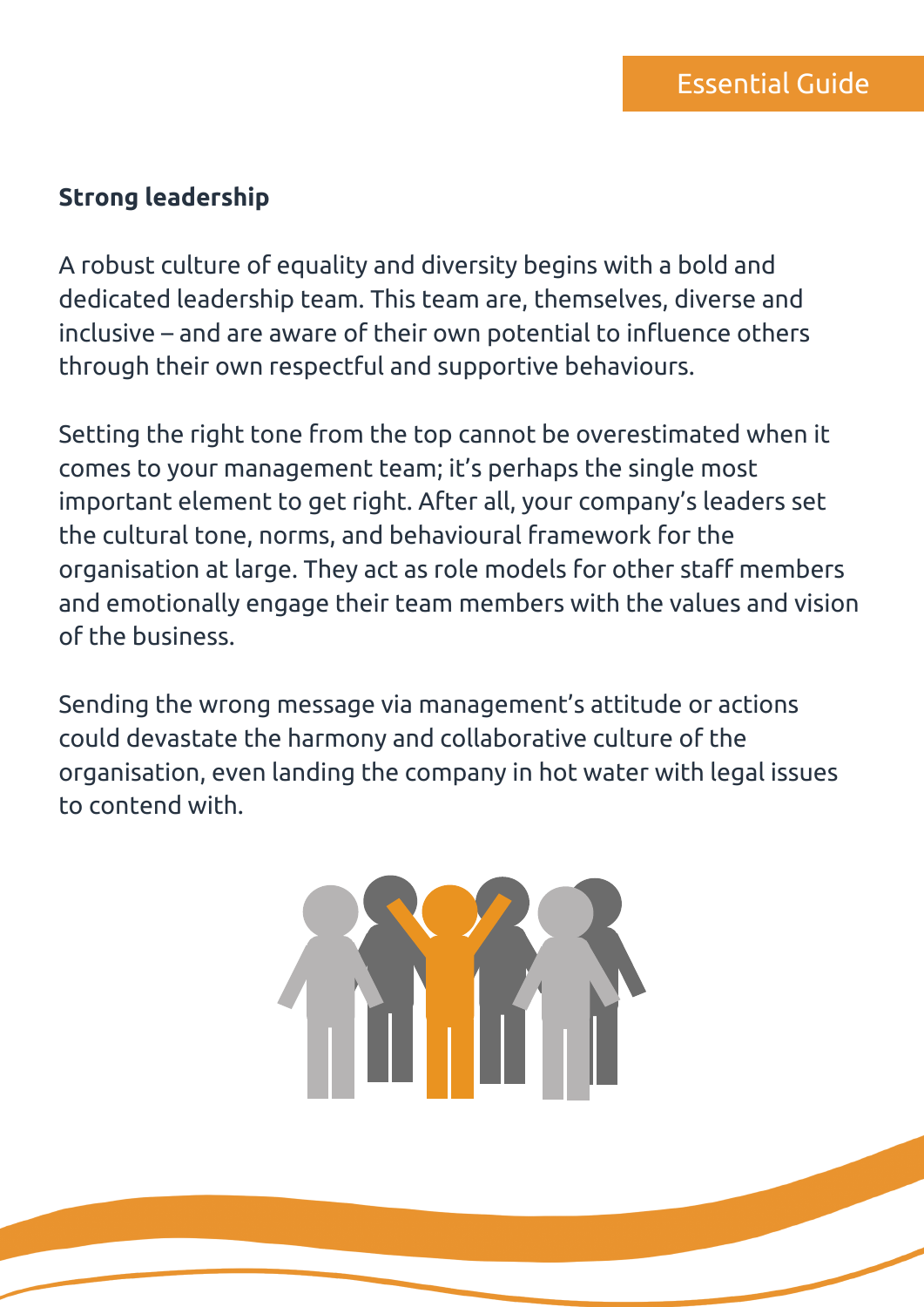#### **Equality as standard**

Within a culture of equality and diversity, business leaders understand the impact organisational systems, processes and cultures have upon staff and advocate for them, ensuring to meet their needs respectfully and responsively. They also take accountability for equality and diversity outcomes, understanding that – along with diversity – comes strength and innovation, helping to future proof the business. Unconscious bias training is given to all staff to help them recognise and mitigate how it could affect their judgements.

Here, equality is engrained within the business's goals ([research](https://www.forbes.com/sites/eriklarson/2017/09/21/new-research-diversity-inclusion-better-decision-making-at-work/?sh=4a5cc7234cbf) from McKinsey & Company indicates that inclusive teams tend to make better decisions for the company up to 87% of the time, leading to higher profits) and the company's policies and practices are familyfriendly and bias-free, making the business attractive to work for (and to remain working for!) and enhancing loyalty, performance, and commitment from employees.

Inside this culture of equality and diversity, staff have access to the mandatory training they require, ensuring they understand and comply with the company's and the law's regulations. Understanding their rights under the Equality Act 2010, and the ways the legislation benefits and protects them, helps employees feel informed and empowered, and they're able to spot and report red flags should they need to.

Staff also have equal access to other non-mandatory training resources, e.g., for career development or succession planning, and enjoy company benefits which reflect the needs of all staff members (examples may include flexible and/or remote working, enhanced parental leave, wellness programs, and healthcare insurance).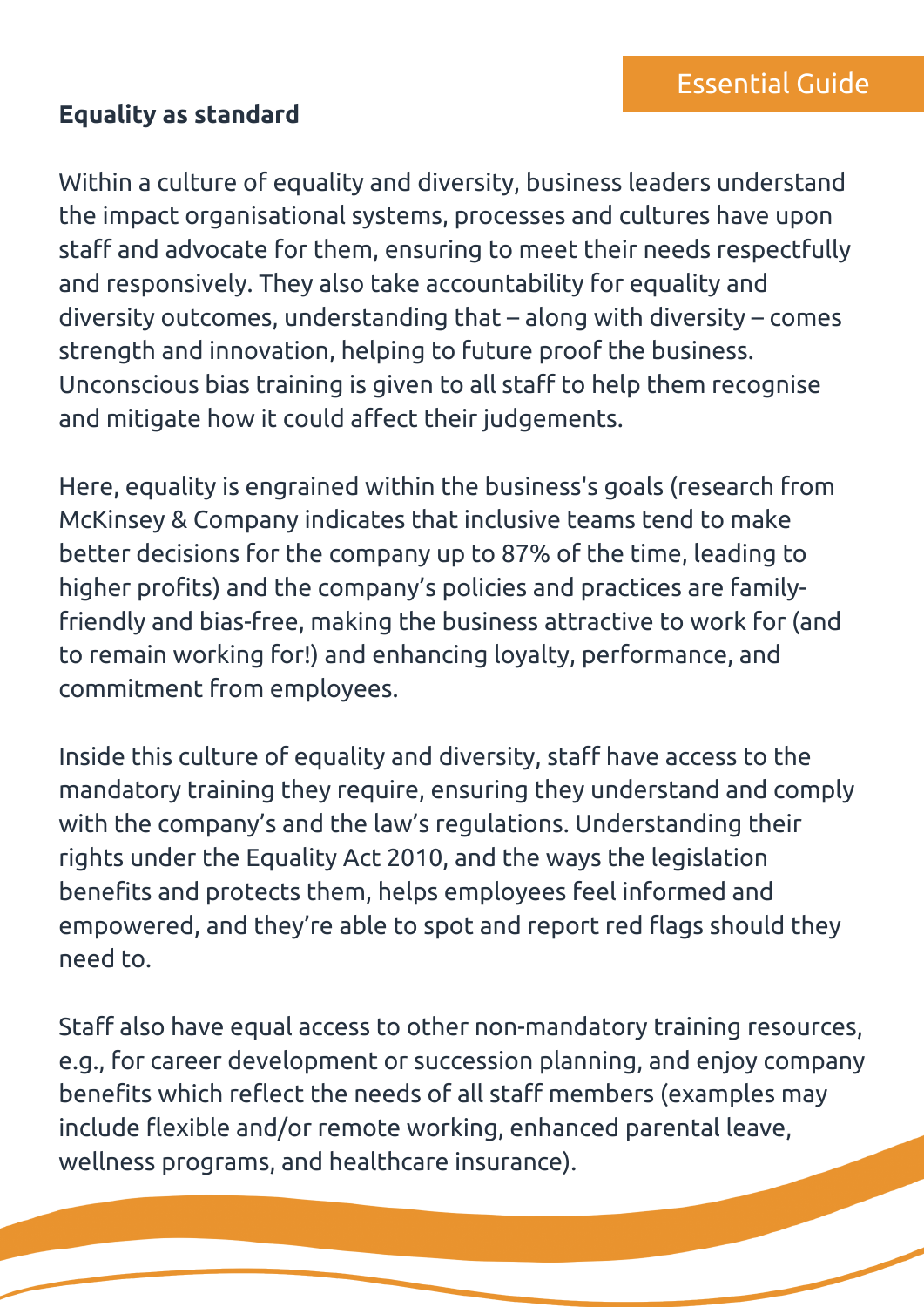#### **A united front**

A strong and inclusive culture of equality and diversity motivates employees to engage with the business, since they aren't treated as 'outsiders' and so don't feel emotionally distant from the organisation.

Regular employee updates further enhance this interaction, helping to build trust and encourage two-way communication between departments and staff at differing levels of seniority.

Employees, whilst diverse and each bringing different skillsets to the table, work from a shared vision, towards the same goals, and with a clear roadmap of expectations and values laid out before them. In this way, the company's employee-focused culture aligns with its collective mission, fostering collaboration and soft skills such as adaptability, interpersonal skills, communication, and curiosity.

Staff here celebrate and learn from their creative differences rather than feel frustrated by them.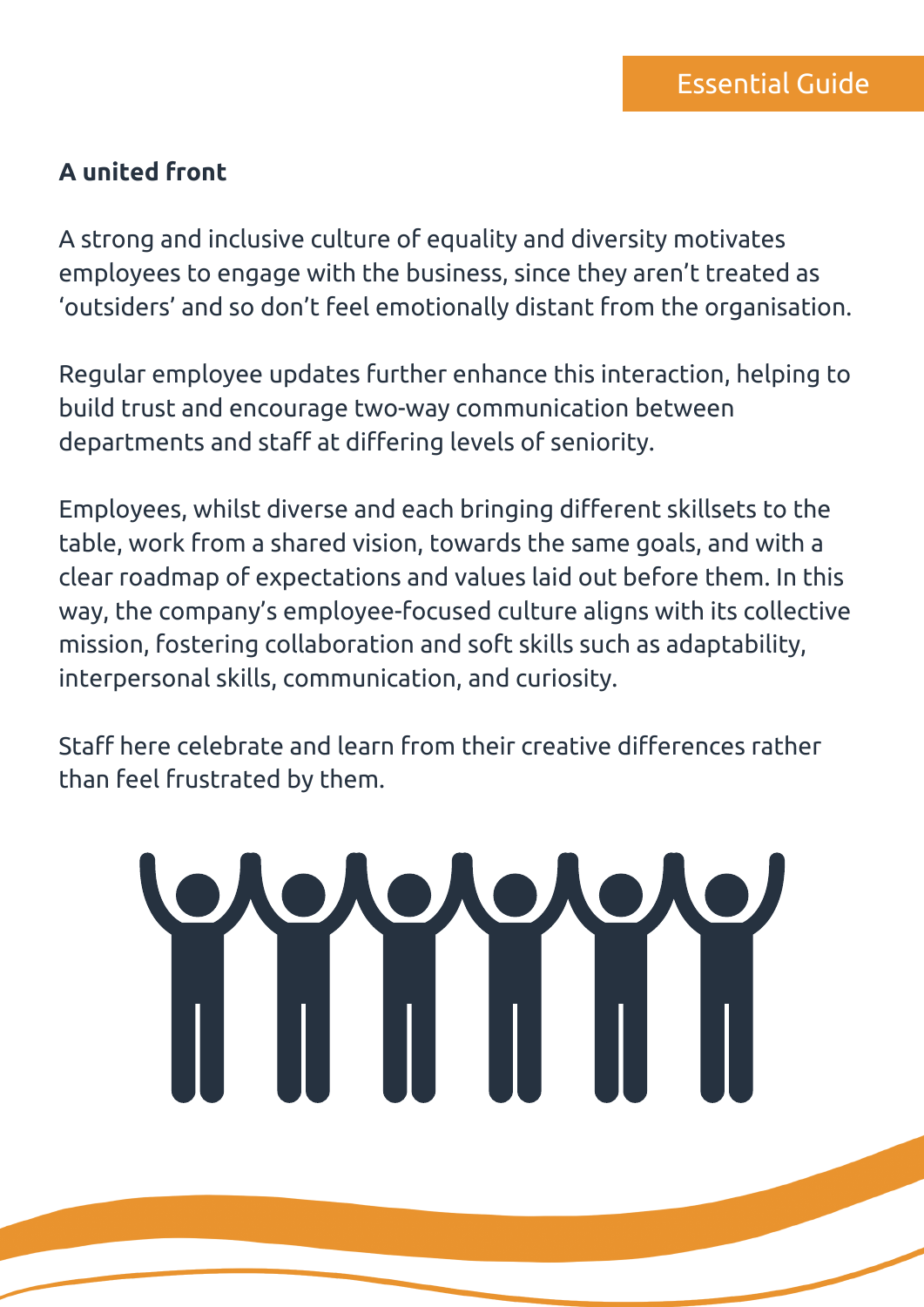#### **Zero tolerance**

Finally, a true culture of equality and diversity takes a zero-tolerance approach to discrimination or harassment of any kind. All employers have a duty of care to their employees and offering staff access to training materials to understand their rights, and setting out clear procedures for reporting any concerns (in the company's code of conduct, e.g.), is the first step in protecting your employees' health, safety, and wellbeing.

Additionally, the organisation must stand by its convictions when it comes to reports of discrimination or harassment, listening to concerned members of staff, taking complaints seriously, and actioning appropriate disciplinary procedures against perpetrators.

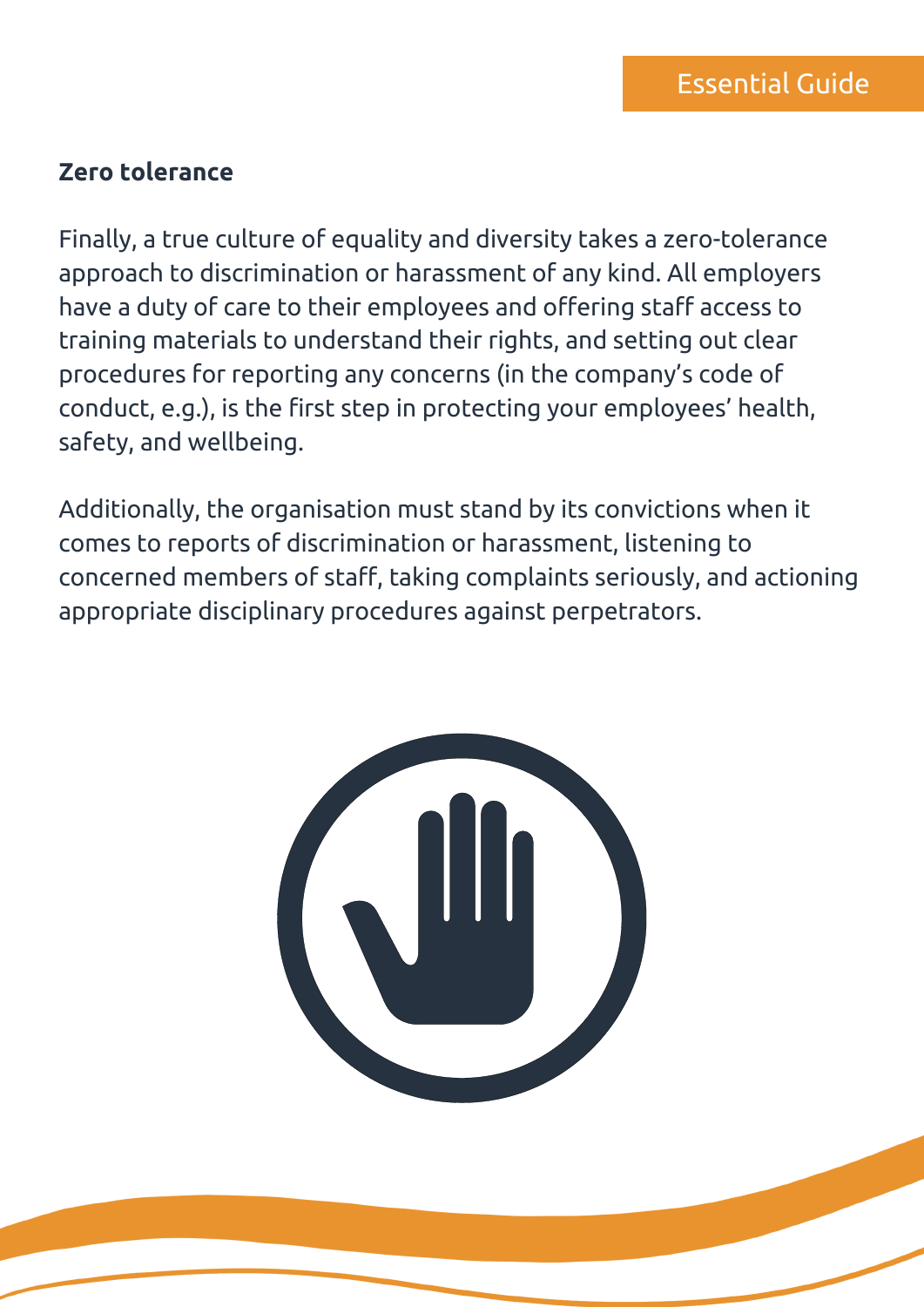### **Under the spotlight: assessing your equality and diversity culture**

When it comes to cultures of equality and diversity, it's not enough to just say your organisation supports equal opportunities, roll out the same old equality and diversity training once a year, and call the job done.

Whilst mandatory training is a highly useful tool for laying the groundwork when it comes to inclusivity (we would, however, recommend shorter, more engaging, refresher-type training for longterm employees), cultures of equality and diversity are about so much more than this – as demonstrated in the previous chapter.

Indeed, in order to achieve true equality, diversity, and inclusion in your workplace, it's important to assess (and regularly re-assess) what behaviours, management-practices, and processes run through the organisation right now.

Doing so will tell us a lot about your current culture and help leadership teams diagnose which areas are most in need of improvement. In turn, this information assists in identifying the type of tools or learning interventions necessary to achieve the desired behavioural change.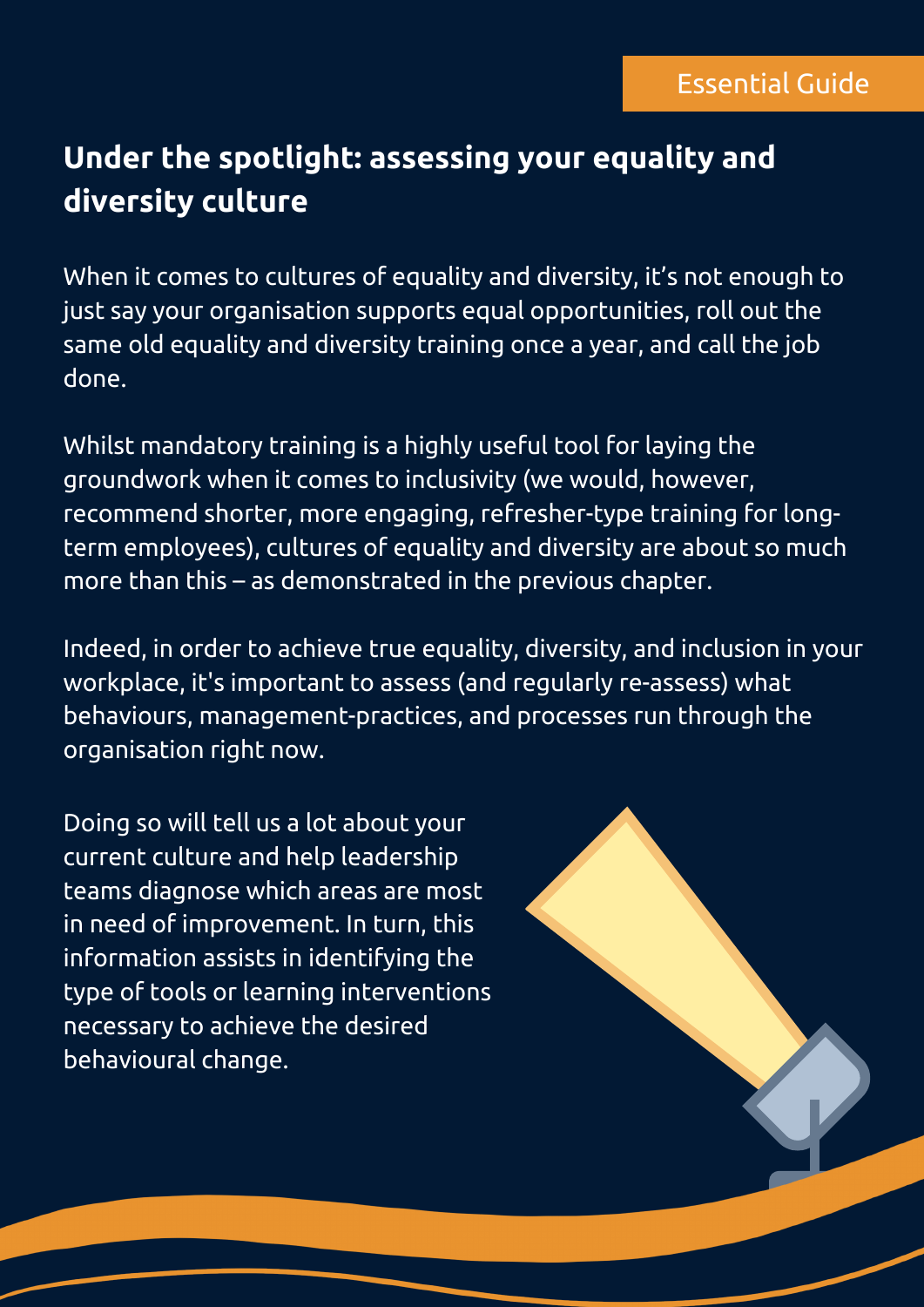#### **Key questions to ask about your equality and diversity culture might include:**

- Does your workforce represent wider society (think age diversity, people with disabilities, gender and gender identity/reassignment, race, religion and beliefs, and sexual orientation), including underrepresented communities?
- Is your leadership team diverse and representative of your workforce and community?
- Does your workforce reflect your client base?  $\bullet$
- Have you assessed your gender pay gap and actioned change if necessary?
- Do you offer enhanced parental leave?
- Does your recruitment strategy reach and attract a diverse talent pool?
- Do you have an equality and diversity policy? And are staff aware of it?  $\bullet$
- Does your brand and brand-communications represent the company's stance on equality and diversity?
- Does your brand advocate for equal rights?  $\bullet$
- Do you offer flexible working opportunities?
- Are training sessions structured in an inclusive and accessible way?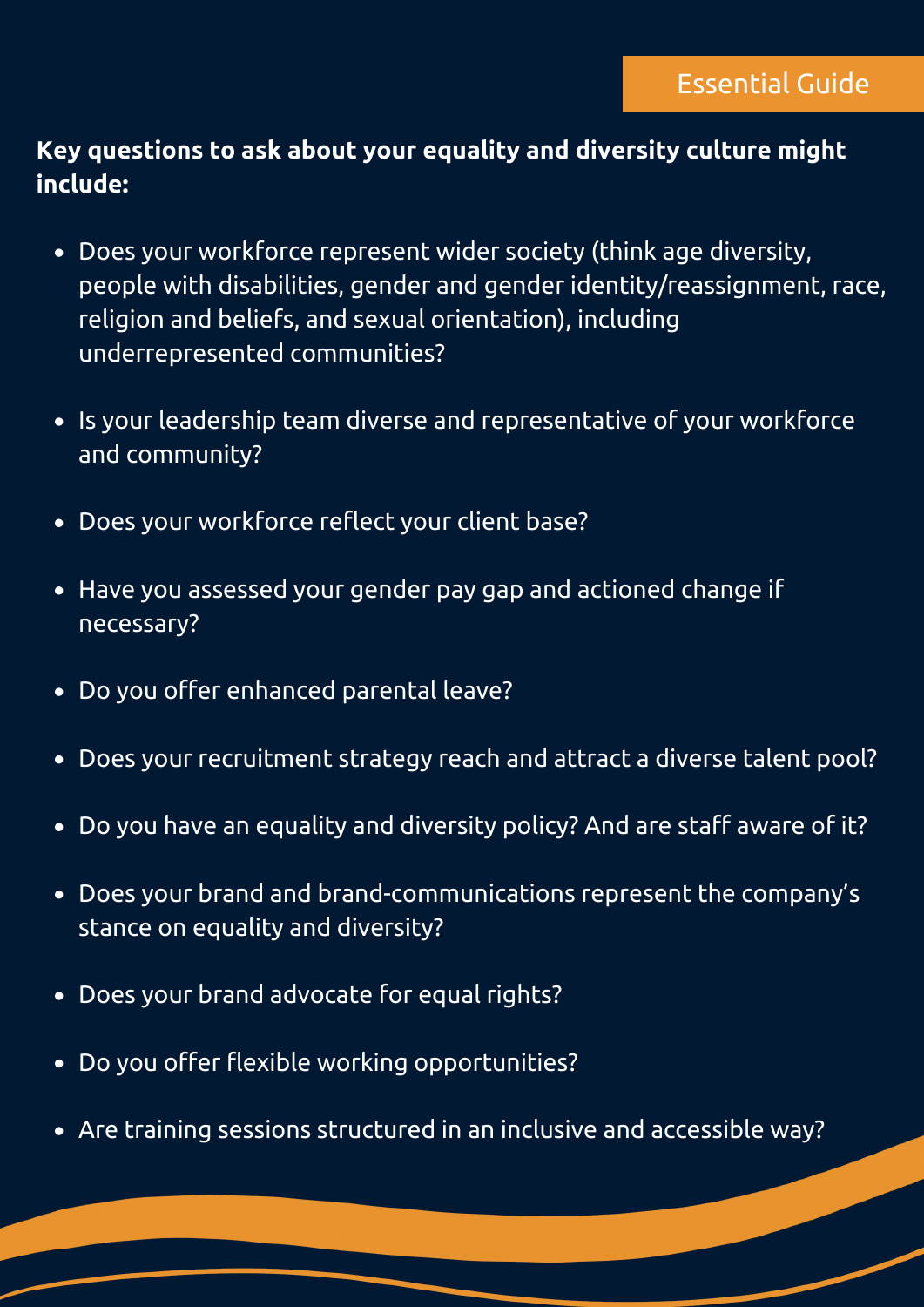- Are your company's policies family-friendly and bias free?
- Are your company benefits beneficial and accessible to and for everybody?
- What are you doing to make employees feel included and emotionally engaged with the company and its goals?
- Do you regularly talk openly with members of staff about the company's vision and goals? Do staff members have the opportunity to ask questions?
- Are your team leaders/managers advocating for their team members?
- Do they talk openly with employees and model inclusive behaviour?
- Do employees express their ideas freely, without fear of rebuttal or ridicule?
- Do you have a discrimination and harassment policy? Do staff know how to report instances of discrimination or harassment?
- What do employees say about their workplace culture to their managers? To each other? On social media?
- Do you catch up with employees and ask them how they feel in their team, their work, and the organisation at large? Do they have the chance to suggest improvements?
- Do employees feel valued and understand how their work contributes to the success of the company?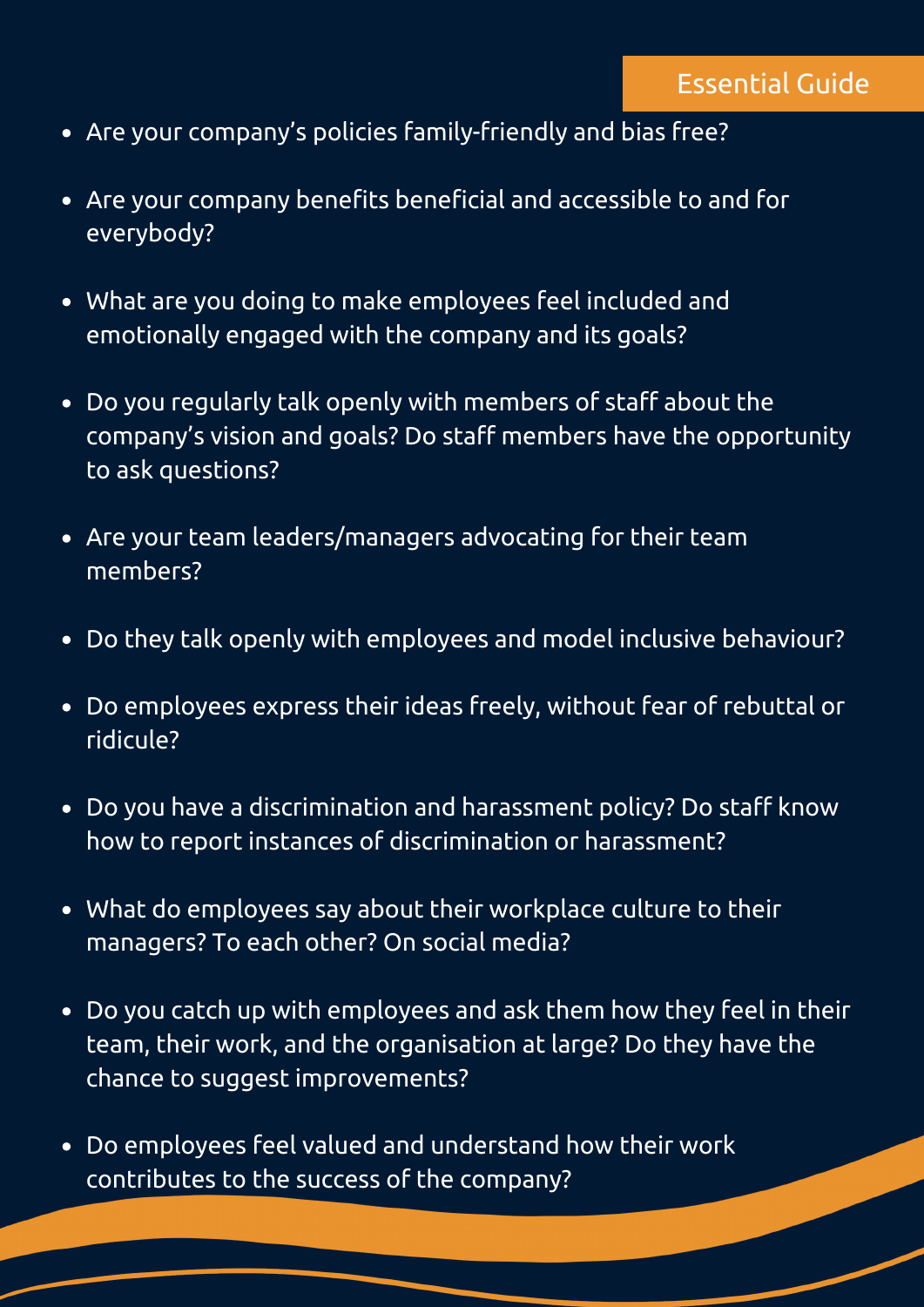#### **Steps you can take now to improve your equality and divesity culture**

Steps you can take now to improve your equality and diversity culture Apart from simply being the right thing to do, we know by now that companies with strong cultures of equality and diversity are more likely to be innovative, have high-performing, well-motivated teams, and yield higher financial returns.

Below we'll consider ways to improve equality, diversity, and inclusion in your workplace. Bearing in mind that establishing a strong culture in this area is a 'living' project, never truly complete, but always striving for excellence and learning from past mistakes.

Achieving equality and diversity is a continuous, ever-changing goal and its endeavors should be observable and measurable throughout every department in the organisation, beginning - of course - from the top down.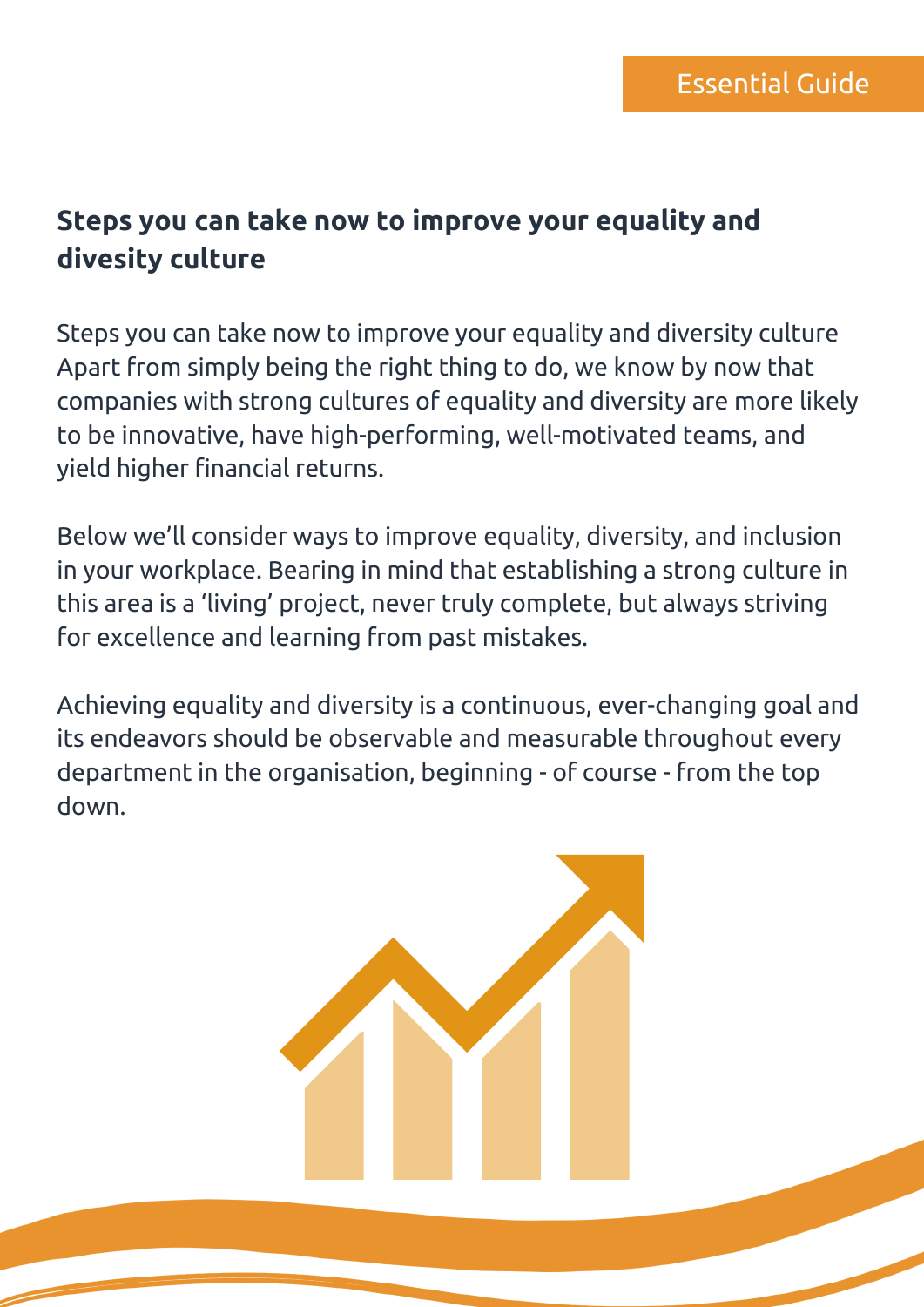#### **Create a sense of belonging at work**

All human beings desire a sense of belonging to a group. Social connection is in our DNA and – when we feel like we belong – we're likely to enjoy a more meaningful life and reach our full potential personally and professionally (indeed, not having this need met can cause terrible physical and psychological pain for people).

In order to create a sense of belonging for all employees, business leaders can look out for opportunities to be an ally, particularly to groups typically underrepresented and potentially facing injustice.

Allyship means managers and senior staff helping to promote inclusivity and equality by building supportive relationships and engaging in public acts of advocacy. The aim of these actions is to drive systemic improvements to corporate policies, practices, and cultures – reshaping them so they benefit and speak for everyone.

Managers might also make it their business to regularly check-in with employees (professionally and personally, if appropriate), ask for team input on various projects and ideas, and lend their voice to quieter team-members who might be struggling to speak up.

Companies can also organise employee-led committees, featuring staff members of differing seniorities and positions in the business (small groups of 7 or less work well, allowing everyone to get their say), and encouraging them to engage with various corporate issues affecting the company – equality and diversity, for instance! The organisation can help support these group meetings by offering the use of company communications, technology and conference rooms, e.g.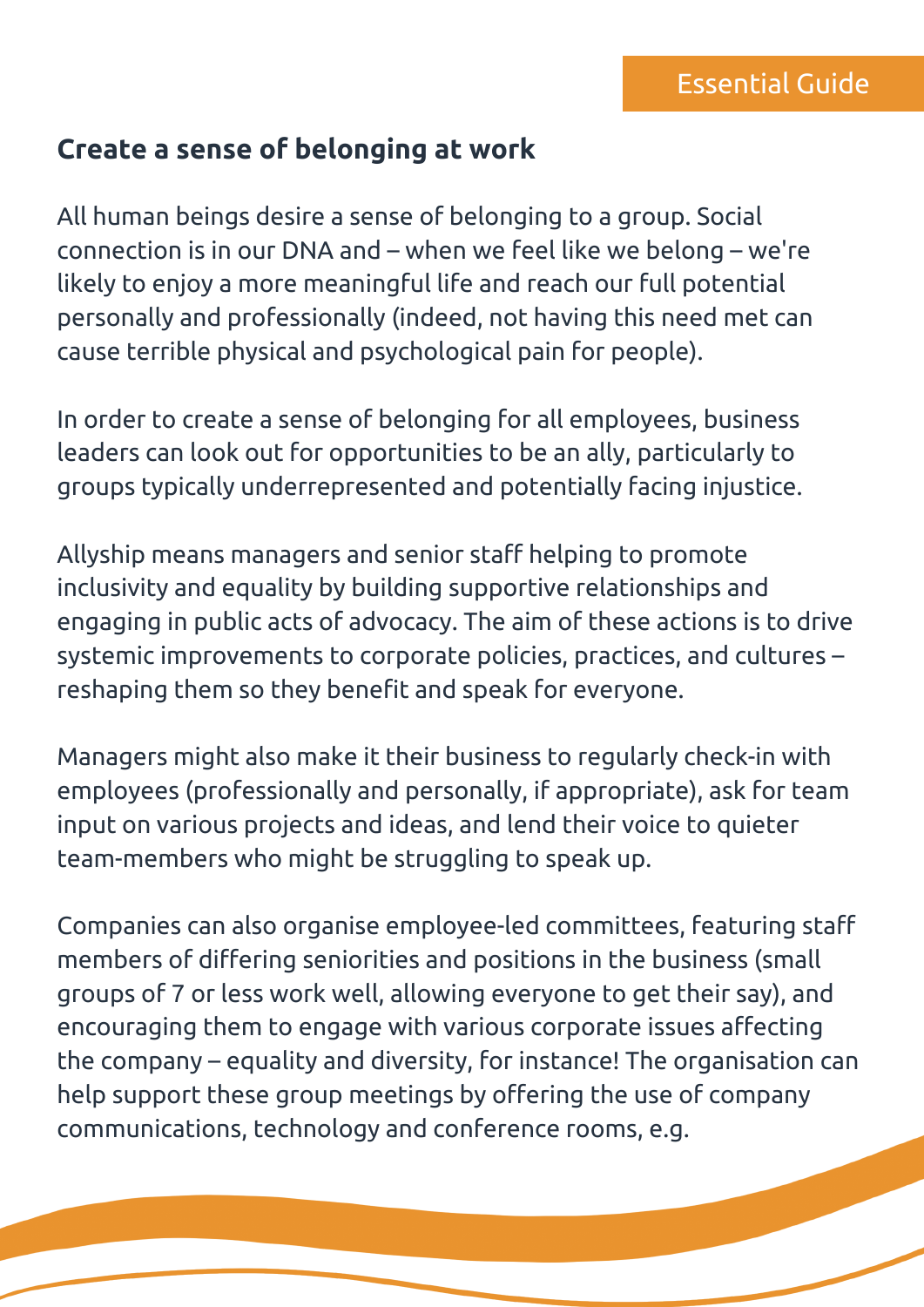#### **Examine recruitment processes**

It's a good idea to keep a critical eye on your recruitment processes and challenge any non-diverse shortlists honestly, with an open mind.

It's important that recruitment managers have undergone unconscious bias training and can understand and spot all types of hiring biases, including confirmation bias (60% of interviewers will make a decision about a candidate's suitability within 15 minutes of first meeting), and expectation anchoring (when one piece of information about a candidate influences or 'anchors' the entire hiring process, making it unfair). An example of expectation anchoring might be believing a younger candidate can do the job better than an older candidate, or favouring an interviewee because they attended one university over another.

Take steps to ensure you are recruiting, and indeed accessing, interested job seekers from a diverse talent pool (for example, not just 'friends of friends', or people who followed the same career path as their predecessor). Moreover, your recruitment managers should be representative of the wider community, helping to mitigate the likelihood of conformity bias (interviewers going along with the majority vote for ease) and showcasing the company's commitment to a diverse workforce.

. . .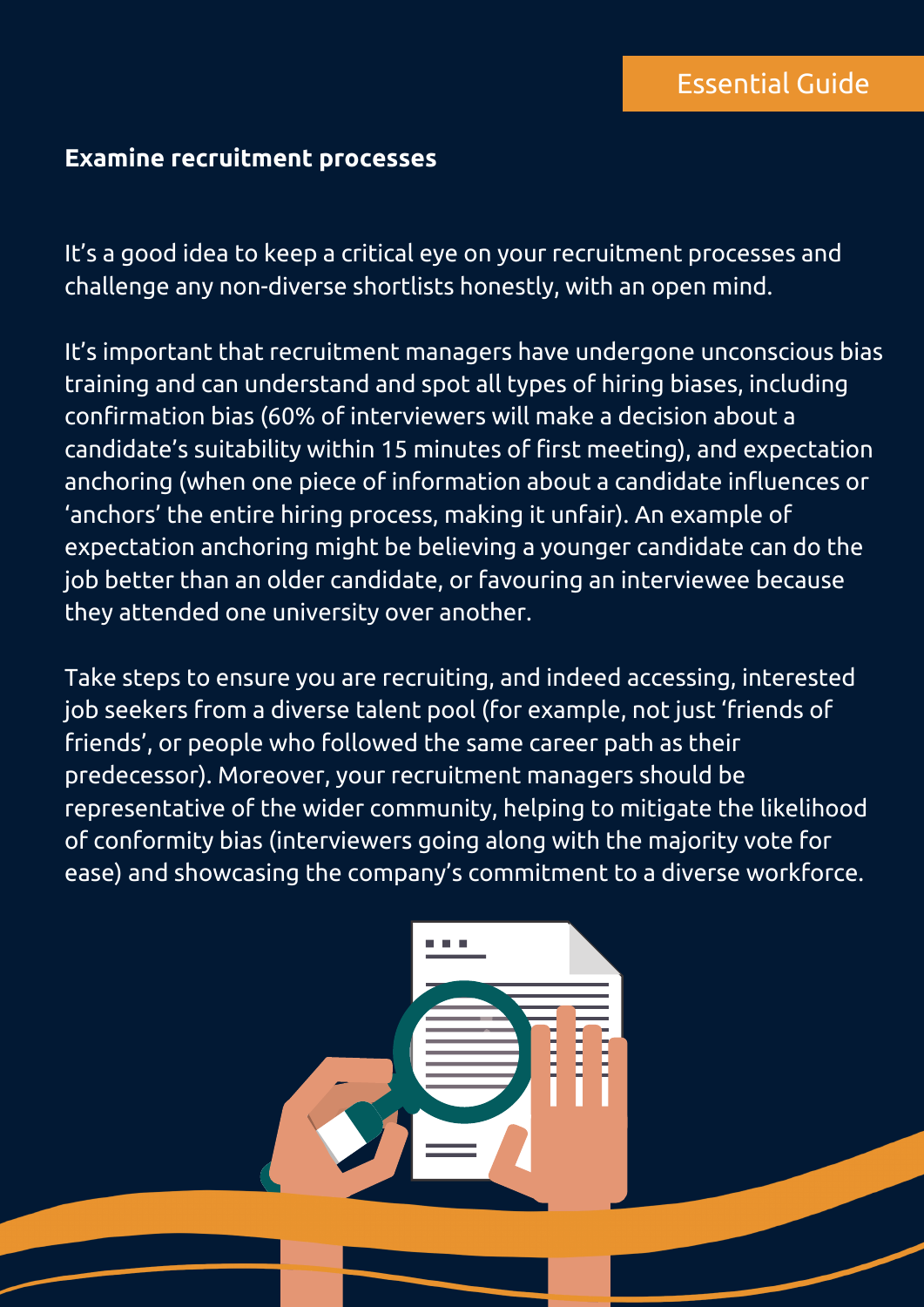#### **Share your experiences**

Make sure your company's leaders are ready and equipped to share their own experiences when it comes to equality and diversity matters.

Sharing personal stories in this manner can improve your equality and diversity culture because it helps to create a safe psychological space where employees and managers can talk openly and empathetically with one another.

Additionally, hearing people we respect or admire talk about why they care about equality and diversity, and why it matters to them, is inspiring for others who may be facing their own struggles and allows leaders to set the cultural tone for their team.



Whether executed formally or informally, talking exercises like this help to create trust and forge bonds between leaders and their employees – and they're a good opportunity to lend some context to processes and regulations that otherwise might feel a little impersonal.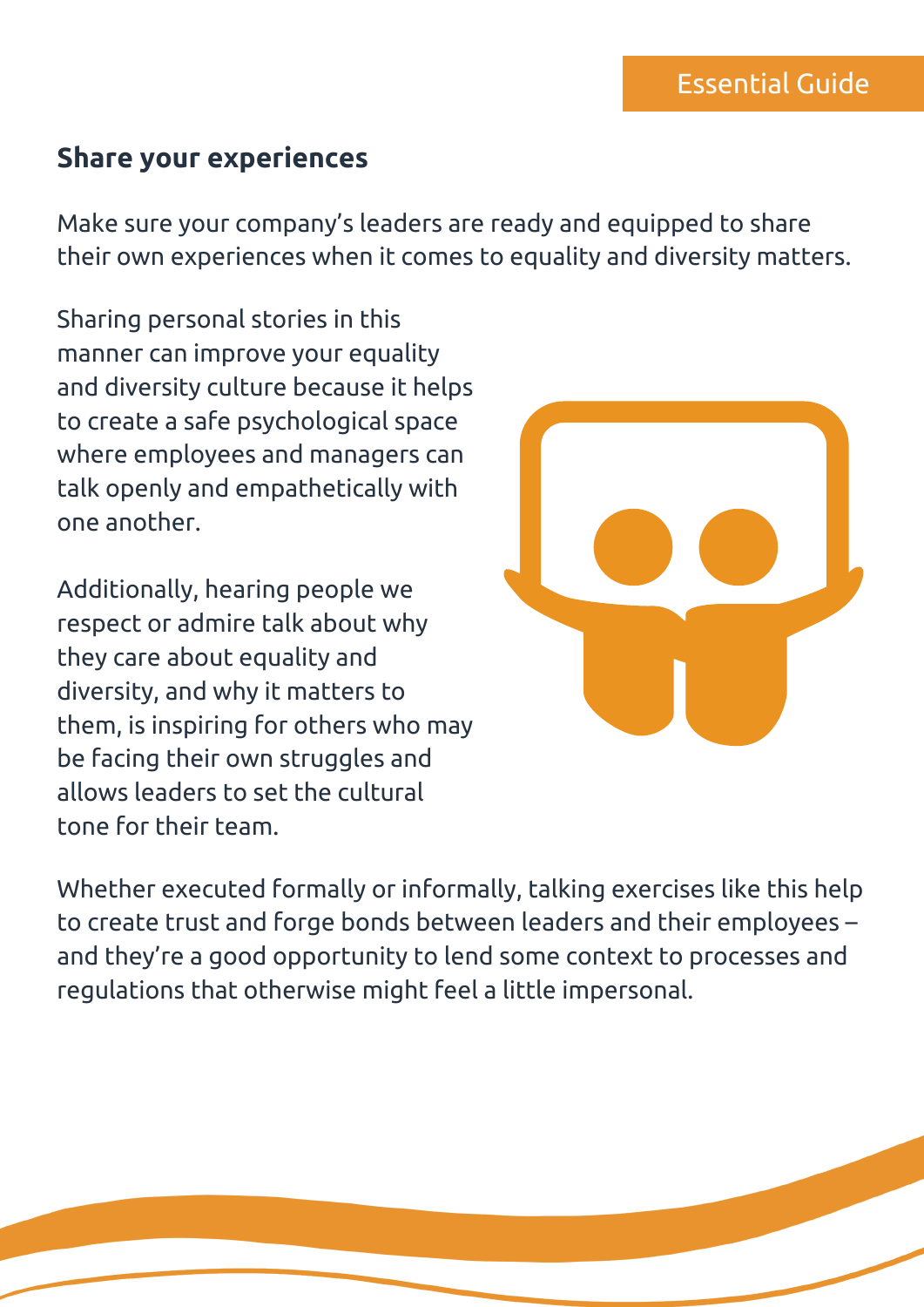#### **Encourage open and respectful debate**

Strong cultures of equality and diversity don't shy away from creative differences and variations. That's why it's a good idea to encourage your employees to talk openly about their ideas in groups and empower them to (respectfully) challenge each other; perhaps making suggestions about ways to approach things differently or introducing new tools into the company workflow.

The more this takes place, the less likely it is that employees will react to such challenges with fear and distrust (which can narrow their perspective and dampen the creative process). Allowing employees to engage in healthy debate inside a safe and respectful environment means everyone can leave their egos at the door and work together for the common good rather than for 'victory'.

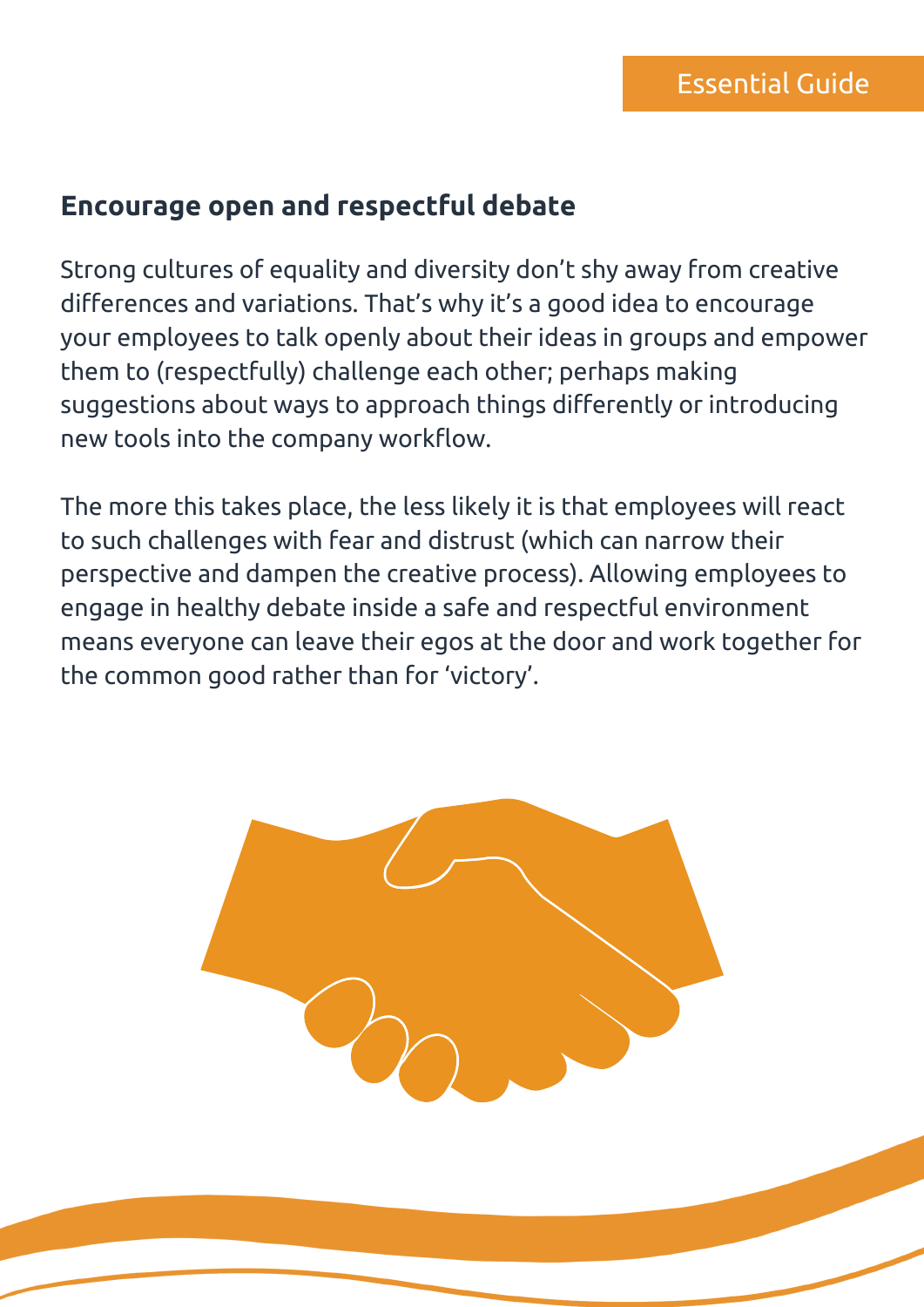#### **Offer ongoing training**

Organisations should never approach equality and diversity training as a 'once and done' exercise that simply ticks a legislative box. Indeed, companies that view equality and diversity as simply a legal 'obligation' and nothing more, might well be left wondering why their employees seem disengaged or disillusioned about the concept. Their staff may also appear distant from the company's vision and goals and show signs of discontent themselves. The staff churn-rate is also likely to be high in such an environment.

It helps to approach mandatory training as the framework for your equality and diversity culture. As such, its job is to teach employees about their rights under the law, enhance awareness and understanding about the value of an inclusive workplace, and lay out best practices for diversity and inclusion practices.

However, once this framework is built, it's a good idea to investigate more comprehensive, ongoing initiatives to engage employees with equality and diversity; think scenario-led, problem-solving exercises (this can be done digitally through immersive eLearning formats if preferred) aimed at uncovering/challenging workplace prejudice and unconscious bias.

Indeed, training ought to be part of a wider solution, including leaders that take the issue seriously, review their culture and turnover regularly with a critical eye, and model anti-discrimination behaviours themselves.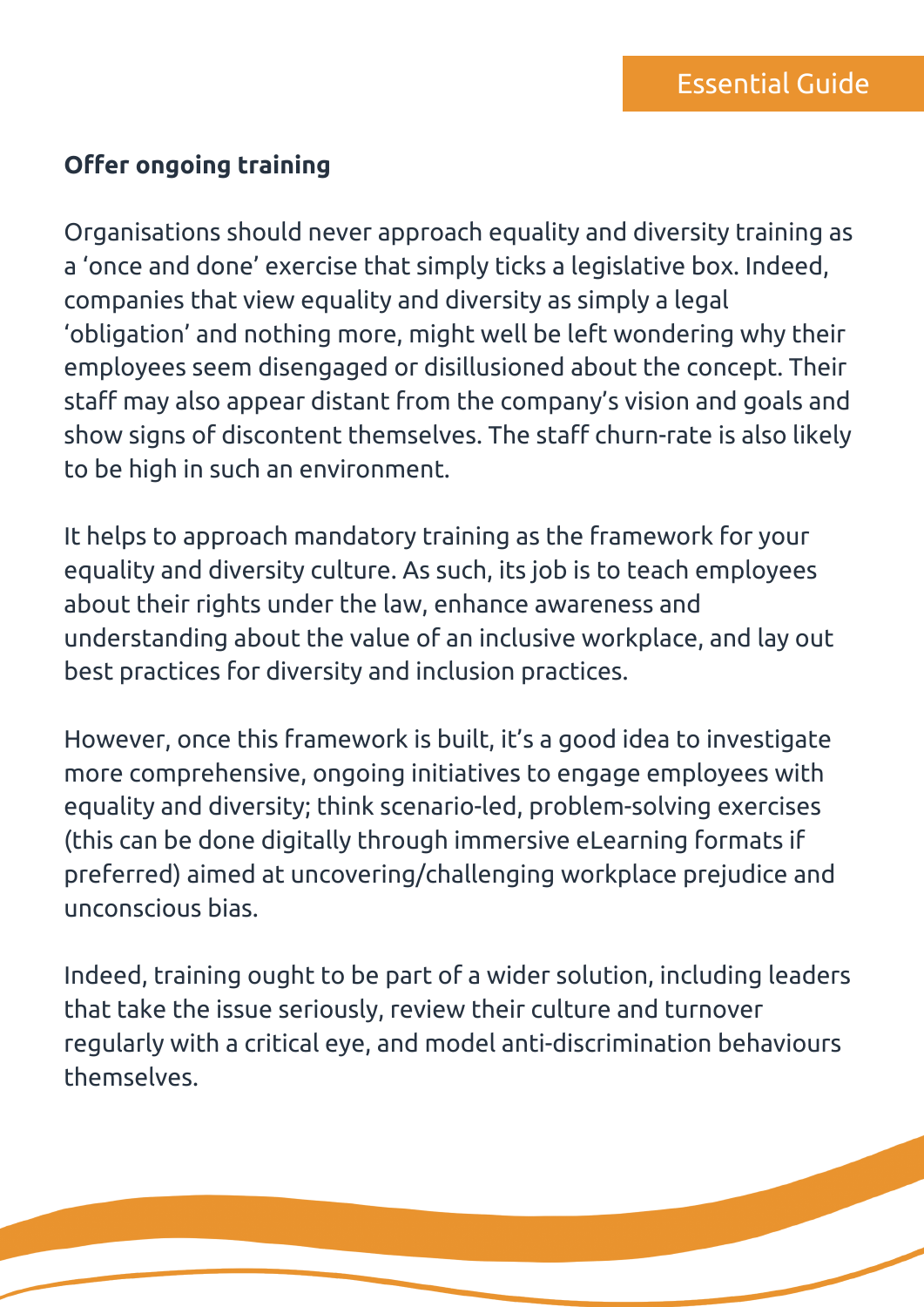#### **Track success**

To help tackle the problem of accountability when it comes to equality and diversity, organisations might choose to follow the lead of companies like [Intel](https://www.intel.com/content/www/us/en/diversity/diversity-at-intel.html) and [Pinterest,](https://www.cio.com/article/2972952/how-pinterest-is-taking-on-its-diversity-dilemma.html) which, by implementing various initiatives, metrics, and guidelines for hiring, appear to be following the old adage 'what gets measured, gets done'.

Indeed, without clear and robust measures to track diversity and inclusion efforts, organisations can quickly find themselves reverting back into their 'comfort zone', where ingrained thinking and unconscious biases that promote homogeneity hide-out.

Using metrics can help employers committed to diversity and inclusion stay on track by encouraging the identification and management of bias blind spots, identifying risk areas, and informing targets and goals.